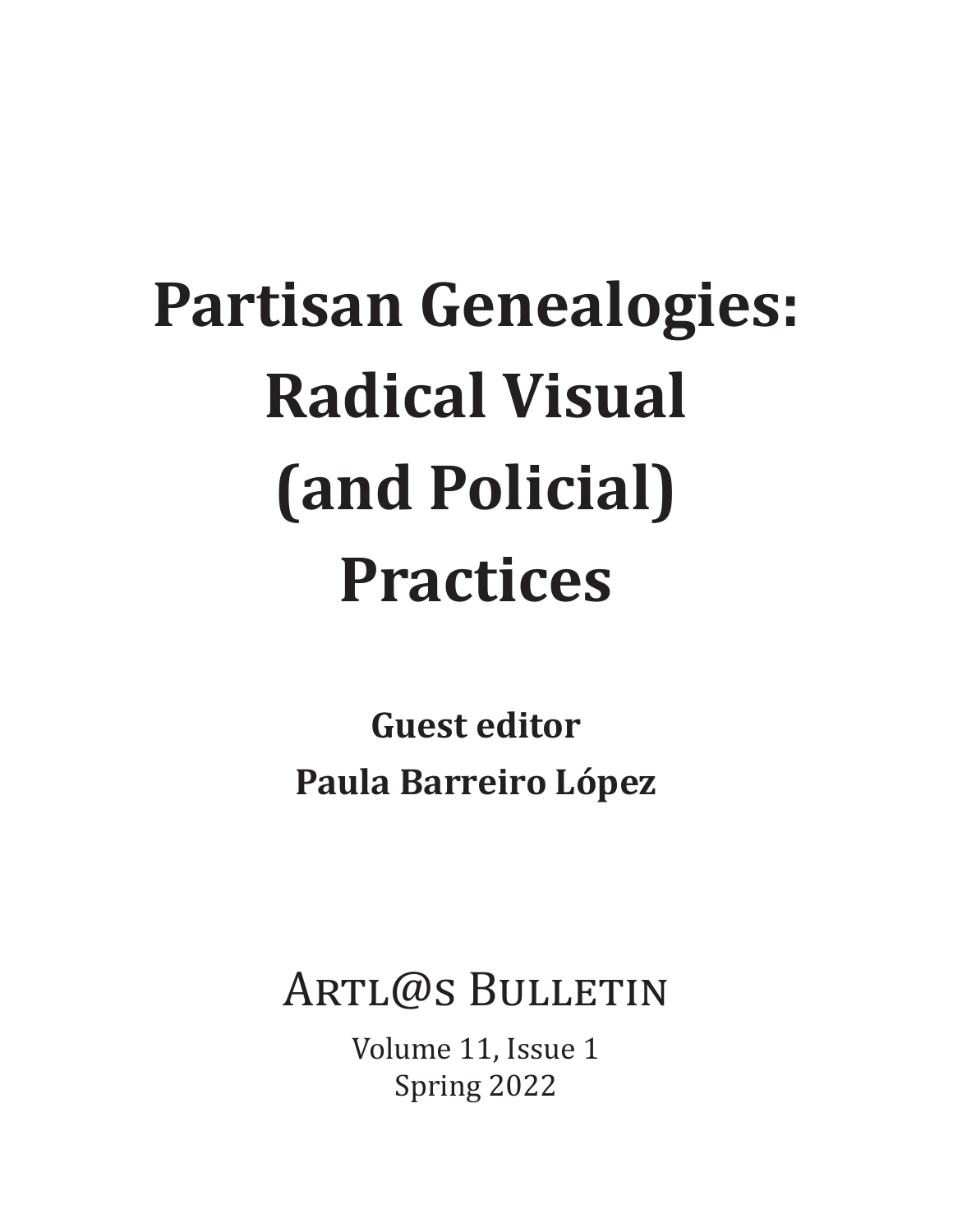

### **Editors-in-Chief**

*Catherine Dossin* Purdue University

*Béatrice Joyeux-Prunel* Université de Genève

**Cover légende :** Milicienne républicaine s'entraînant au tir sur la plage à Barcelone en 1936 (Photo de Gerda Taro).

#### **Editorial Statement**

The *Artl@s Bulletin* is a peer-reviewed, transdisciplinary journal devoted to spatial and transnational questions in the history of the visual arts.

The *Artl@s Bulletin*'s ambition is twofold: 1. a focus on the "transnational" as constituted by exchange between the local and the global or between the national and the international; 2. an openness to innovation in research methods, particularly the quantitative possibilities offered by digital mapping and data visualization.

We publish two to three thematic issues every year. If you would like to contribute to the journal with an article or propose a theme for a future issue, please contact the editors Catherine Dossin [\(cdossin@purdue.edu](mailto:cdossin​@purdue​.edu)) and Béatrice Joyeux-Prunel ([beatrice.joyeux-prunel@unige.ch](mailto:beatrice​.joyeux​-­­­prunel​@unige​.ch)). We welcome suggestions, ideas, and submissions from scholars worldwide and at every stage in their career.

#### **Copyright Statement**

The *Artl@s Bulletin* (ISSN 2264-2668) is published by *Artl@s* in partnership with Purdue Scholarly Publishing Services**.** It is an Open Access journal. This means that it uses a funding model that does not charge processing fees to the authors and does not charge readers or their institutions for access. This journal is covered under the CC-BY-NC-SA license.

Readers may freely read, download, copy, distribute, print, search, or link to the full texts of articles. According to the terms of the CC-BY-NC-SA license, reuse of the work must include attribution information.

Please note that the opinions expressed in the *Artl@s Bulletin* are those of the authors and not necessarily of the editors, Artl@s, its sponsors, or Purdue Scholarly Publishing Services.